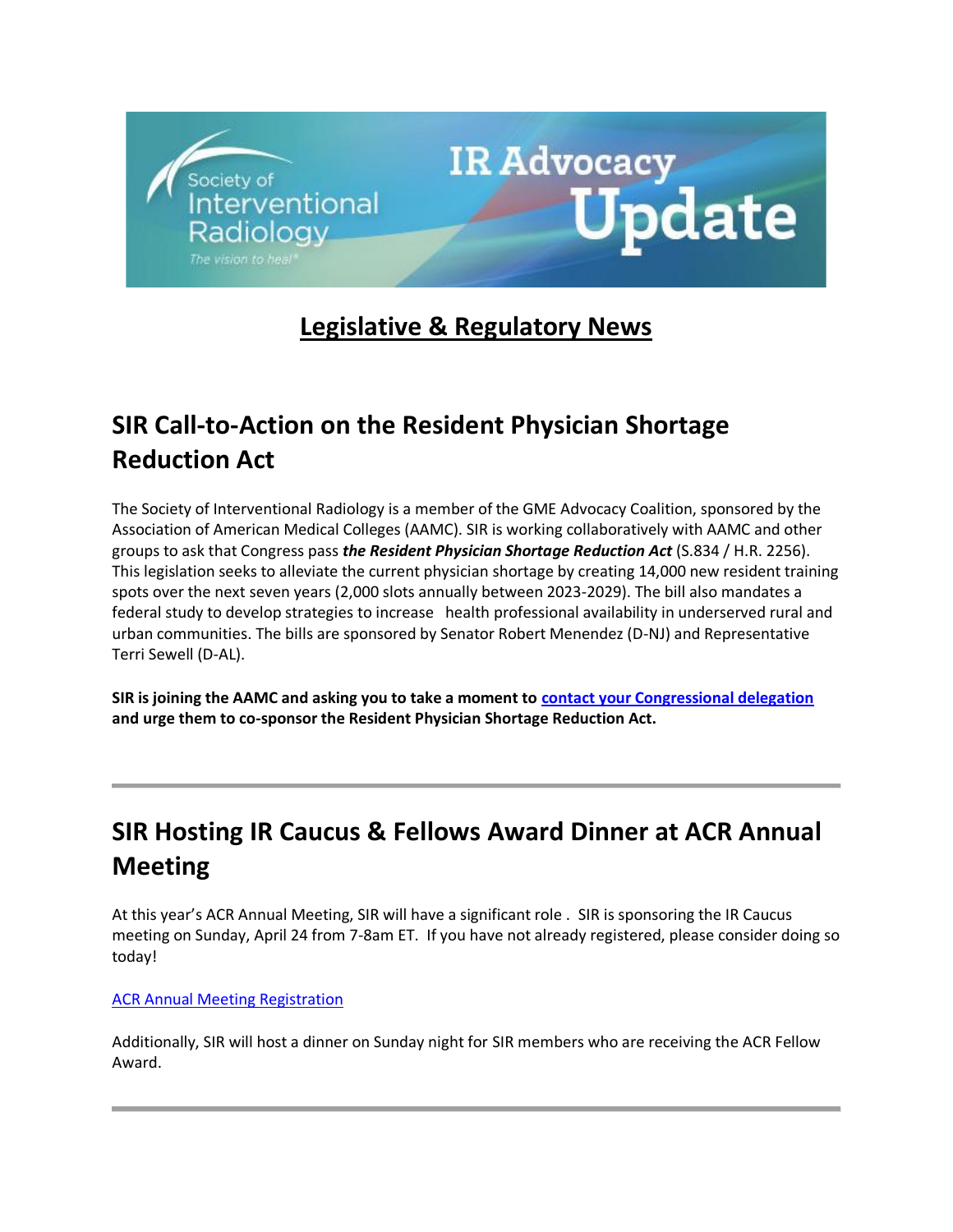## **SIR Calls on Congress to Increase NIH Funding**

In the coming days, SIR will be reaching out asking members to contact their Congressional delegation to ask them to continue strong investments for the National Institutes of Health in FY2023. Specifically, SIR is calling for an overall funding level of at least \$49.048 billion for the NIH, and at least \$458.5 million for the National Institute of Biomedical Imaging and Bioengineering (NIBIB). These figures represent a \$3.5 billion increase to NIH, including the release of 21st Century Cures funds, and a \$33.6 million increase to NIBIB--continuing our nation's leadership for biomedical research. Acknowledging the many competing issues and challenges facing our country, we ask that Congress prioritize NIH base funding to continue increasing our knowledge and understanding of a wide range of diseases and disorders.

Imaging, and more broadly the work funded by NIH, plays a critical role in understanding and treating patients. Robust and predictable NIH funding will pay dividends well into the future.

Further, SIR is joining the Association of American Medical Colleges advocacy efforts with Congress, emphasizing the need for increased NIH and **Advanced Research Projects Agency for Health (ARPA-H)** funding.

# **CMS Delays Start of Radiation Oncology Alternative Payment Model**

The Centers for Medicare & Medicaid Services has delayed the controversial Radiation Oncology Alternative Payment Model yet again, cancer care advocates revealed last week.

The mandatory bundled payment initiative was slated to kick off on Jan. 1, 2023, following numerous delays. However, the agency has now deferred the launch to a yet-to-be-determined date, which will be decided through future rulemaking. Lawmakers as well as radiology groups have pushed for the postponement.

## **No Rush on Appropriations Bills**

Appropriations committee leadership in both the House and Senate did not meet before the Easter and Passover recess, as some lawmakers had hoped. The meeting will kickstart fiscal 2023 talks after President Joe Biden released his budget proposal late last month. Biden proposed \$813 billion in defense-related spending and about \$831 billion in domestic and foreign aid spending.

Health and Human Services Secretary, Xavier Becerra, testified before Congressional committees three times this month to discuss his department's 2023 budget request. The department is seeking funding of \$139.7 billion, up 18 percent from fiscal 2022.